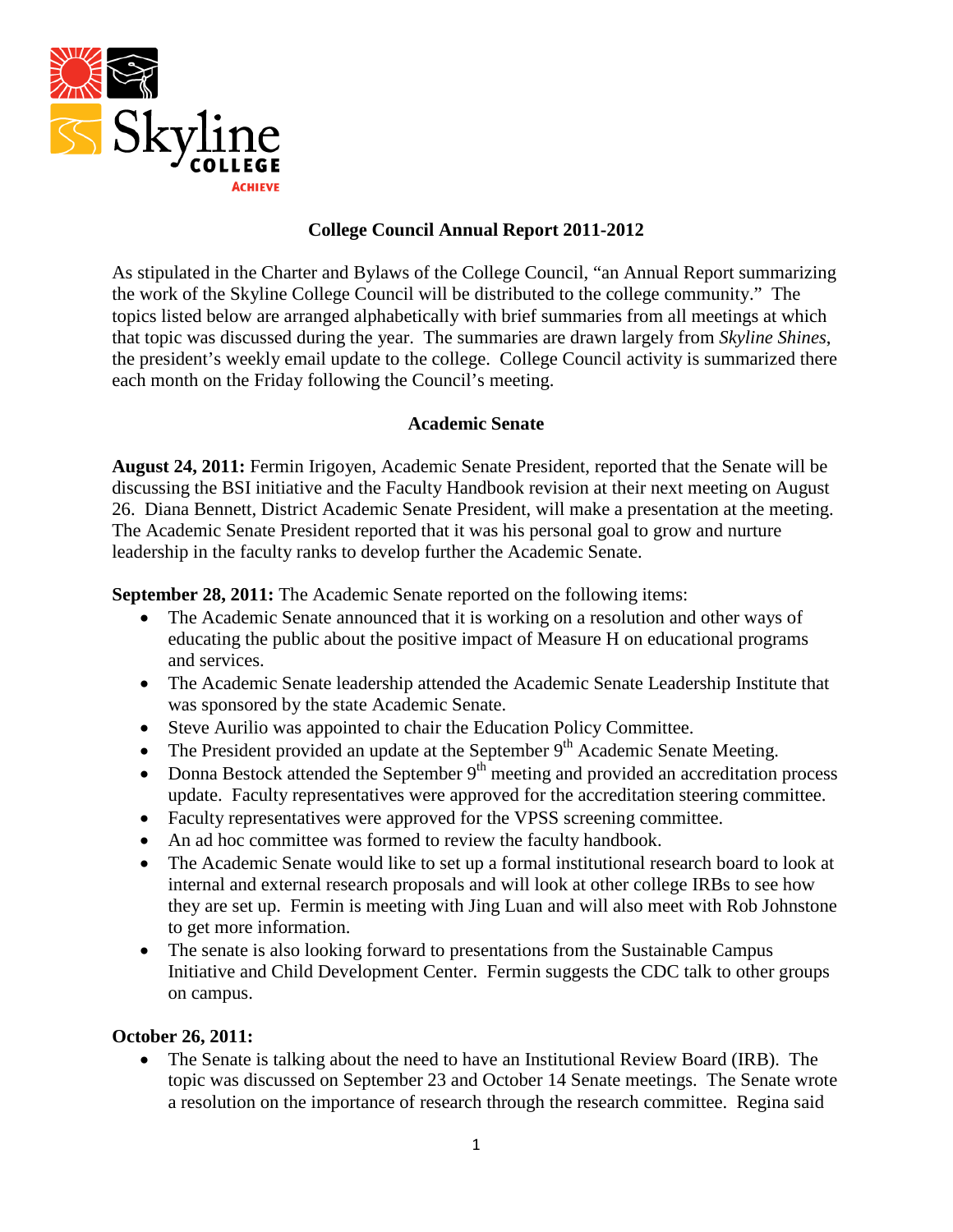the IRB is a separate, distinct issue. Fermin said there was a meeting with Rob to talk about the process for developing an IRB.

• The Senate reviewed the Thematic Governance Model and noted that SLOAC was not included and there was also a question about the Research Committee. The Senate had a question on partnerships and would like to know who oversees that interaction and if there are guidelines and best practices. Regina will look at that to see how partnerships might relate to shared governance. The Senate agreed to vote on the model after those items are clarified.

## **January 25, 2012:**

The next Academic Senate meeting is schedule Friday, January  $27<sup>th</sup>$ . They will be discussing the FTEF Allocation hiring particularly voting on the TRIO and DSPS counseling hiring committees.

The Skyline College Faculty Handbook will be completed soon and the Academic Senate is working on developing an Academic Senate handbook as well for new and current faculty.

On the agenda for January  $27<sup>th</sup>$  the elections and by laws will be review.

It was announced that Fermin Irigoyen will continue to serve as District Academic Senate President.

**February 22, 2012:** The Academic Senate reported that they are currently working on developing an Institutional Review board process to ensure research conducted on human subjects be ethical and preserve the rights and welfare of subjects.

They are also working on a pilot for plus and minus grading policy. Each individual senate will evaluate this and District wants to move quickly. Feedback from the council members were:

- 1. Does this impact student's GPAs?
- 2. Things are moving fast for students especially with new policy on registration deadlines and grading policy changes.
- 3. This will create a lot of overtime work for faculty and staff.

**April 25, 2012:** Leigh Anne Shaw reported on the resolutions being discussed at the last Academic Senate meeting. The resolutions presented were related to SLO's in syllabi and how they should be used in evaluations and faculty workload. There was no quorum at the last meeting so the Academic Senate met on Monday at which point a fifth resolution was considered. The fifth resolution was related to an article in the ADVOCATE. All five resolutions will go to Senate to vote at the next meeting.

The Academic Senate meeting welcomed a visitor from the State Academic Senate, Dolores Davidson from Foothill/DeAnza.

At the moment no Faculty Marshall has been selected. Possibly three faculty are being considered.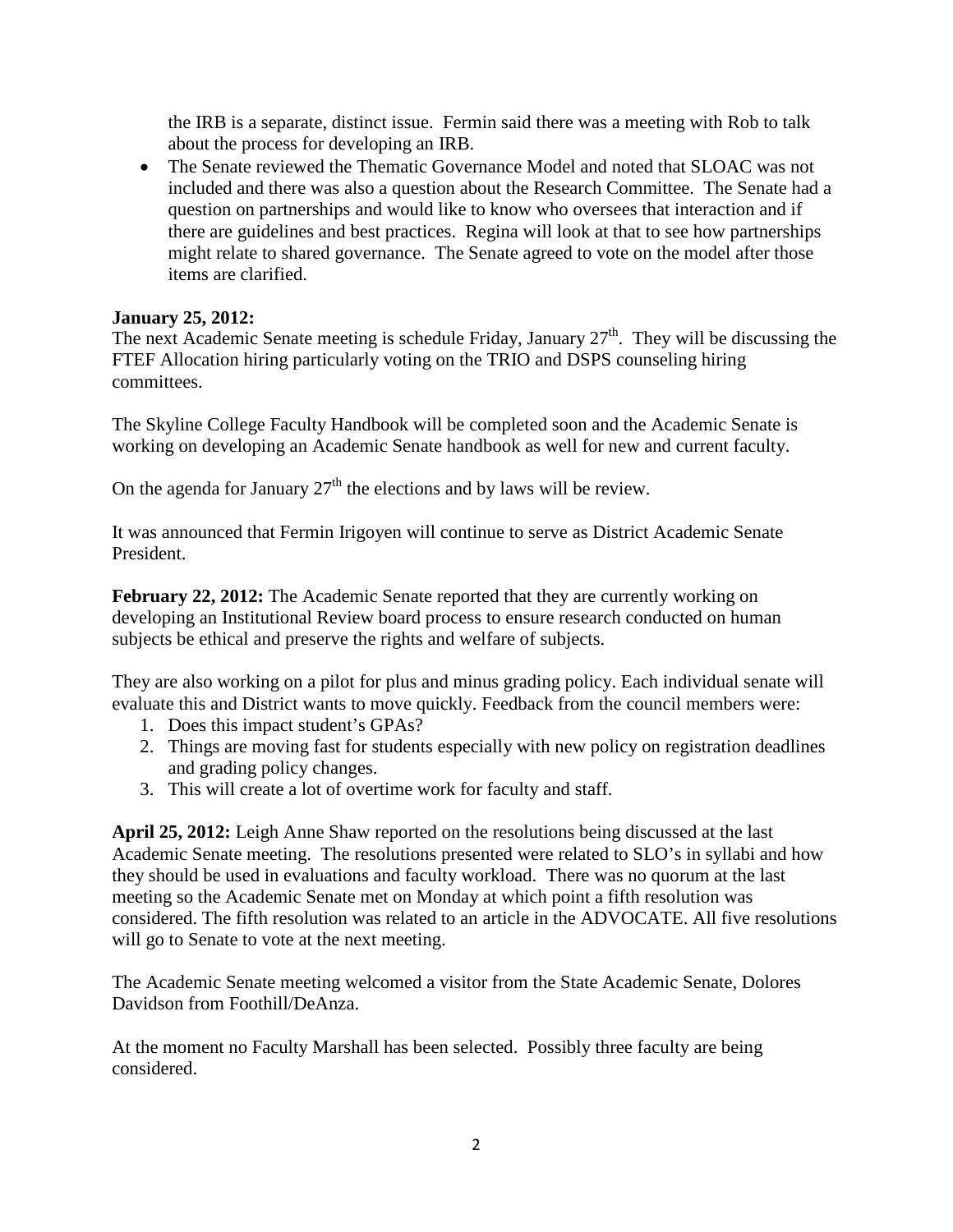The Senate contributed \$1100 to student scholarships and \$500 towards student textbook rentals.

Nominations for the 2012-2013 Senate Officers closes on Friday and the voting will be conducted at the next Academic Senate meeting.

# **Accreditation**

**October 26, 2011:** Fermin Irigoyen reported that the Accreditation Steering Committee will hold its first meeting on November 2. They will review the timelines, discuss the recruiting of writing team members, arrange the training of the writing teams and determine how they will celebrate key milestones as they work through the self study process. It is a collaborative, college wide effort and the committee is committed to producing an outstanding accreditation report. There are student representatives participating: Christian Etienne will be on the steering committee and ASSC Senator Richard Lopez will be on one of the other accreditation committees. There are four standards with four writing teams so there is a lot of room for students to participate. Leigh Anne recommended that Christian and Richard be a part of Writing Standard #2 since those two students are very involved at the Learning Center. Regina said there could be another level of process, through an existing student group, such as ASSC, that could review drafts and make comments or take specific action. That way, students do not have to try to come to all of the meetings.

**January 25, 2012:** The Accreditation writing workshops will be held Monday, January 30 and Tuesday, January  $31<sup>st</sup>$  from 2-3:30 p.m. in room 7110. Student representatives have been appointed to all standards. The committee thanked Heidi Hansen for the ASSC support.

**February 22, 2012:** Fermin Irigoyen reported that two writing workshops have been held. Dennis Wolbers provided a review on the process that will be used for evidence storage. The accreditation team has assembled and is in process of printing the first draft.

## *Standard II*

Leigh Anne Shaw shared that the Standard II committee had a kickoff meeting and everyone was engaged. Mike informed that the committee has been requested to submit their drafts before the end of the spring semester.

Regina reported that the various governance committees are in the process of updated the plans. IPC will be reviewing the plans for integration and coherence.

## *SLO*

Regina commented that by the time of the SLO report, we need to be at proficiency level. *Comments from the members were:*

- To get to proficiency, we need to make it part of the courses
- How do we evaluate if we are at proficiency level?
- What is the definition of proficiency?
	- o Establish the SLO and take the assessment and use it for your course outline/syllabus.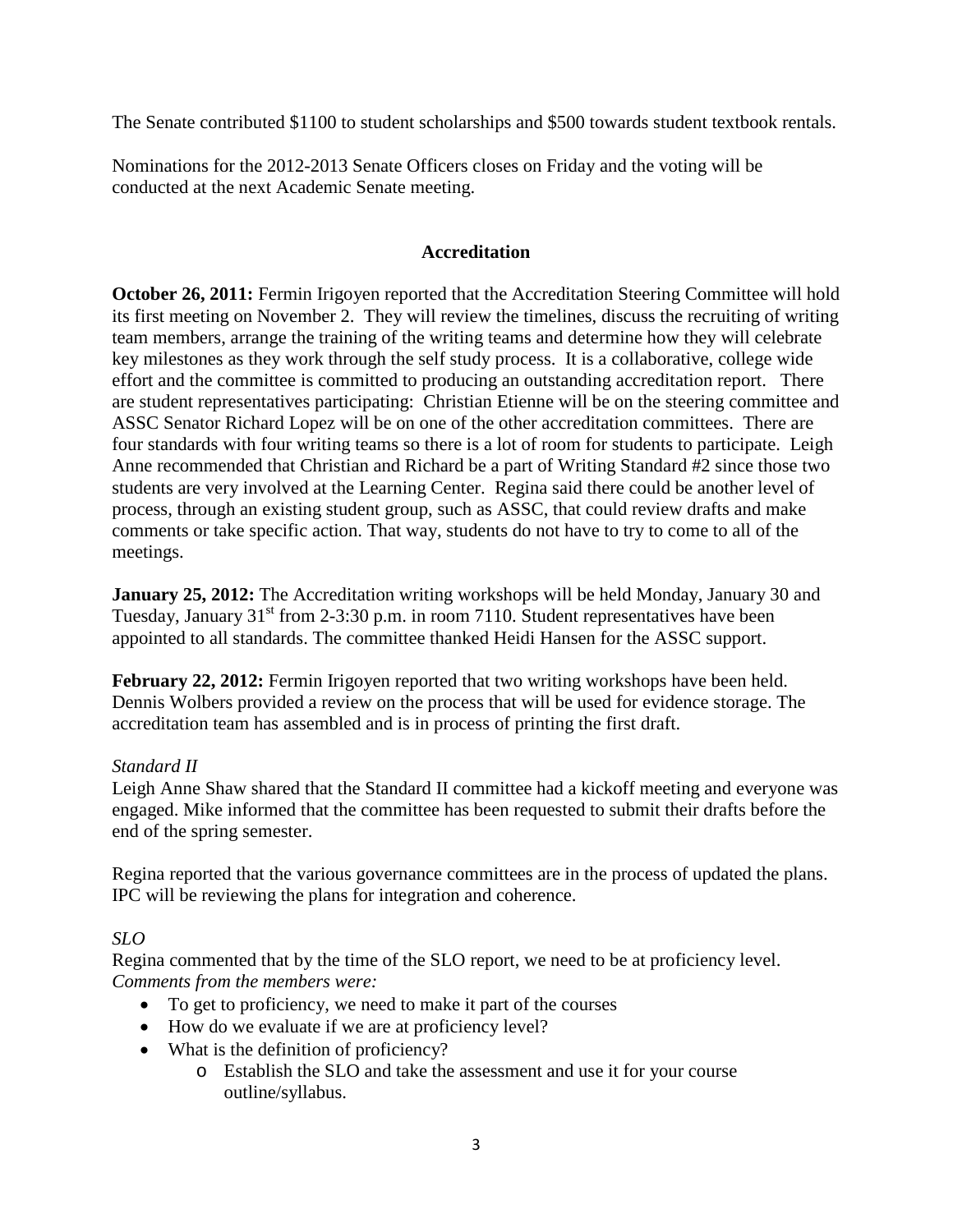- One of the issues is that 5-10% of the courses are taught by adjunct who don't understand the process of SLO.
- 11 schools were audited and 7 were sanctioned.
- What is the assessment?
	- o Use the principles of asaps. Assess the effectiveness of course curriculum. Take a survey and if you find a gap, modify your course design.

*Suggestions from the members:*

- Take the proficiency definition and apply it to Standard II.
- Group of full time faculty can help adjuncts understand SLO or bring in paid faculties to train on SLOs.
- Provide Tips for the syllabus
- Do a mock run
- At Mills College, syllabi are posted to sharepoint. Skyline College should utilize sharepoint
- Be consistent with language and provide information on Skyline Shines
- Utilize Curricunet

## **Associated Students of Skyline College**

**August 24, 2011:** The ASSC focused on welcoming new students during the first week and they thought things went well. They are turning their attention to the September 14-15 special election for recruiting new students. They will also focus on upcoming special events.

**September 28, 2011:** Elections were held and the ASSC tripled in size and is now a full council. A retreat was held in mid-September and it was very successful. The ASSC is working on improving communications with the student trustee. An event will be held on October 12 to celebrate Latino heritage month and another event for Halloween. There are three new clubs: Heart Wrenchers Club, Quantitative Science Club, which is engineering-based, and the Environmental Club, which was reinstated.

#### **October 26, 2011:**

- Events will be held on Halloween from 10 a.m.-12 p.m. which will include child-friendly games for the children in the Child Development Center and a costume contest in collaboration with the Gay Straight Alliance.
- In honor of Veterans' Day, the students are interested in selling food on campus with proceeds benefiting the VA Center. Regina suggested that they consider the Veteran's Center here at Skyline and there may be also other community organizations that support veterans.
- The annual canned food drive will be November 14-18.
- Club Rush is planned for November 7 from 10 a.m.-1 p.m.

**January 25, 2012:** The ASSC reported that there have been some changes to senators. Currently there are 2 positions opened and hope to recruit more new people to the ASSC.

At the ASSC meeting today they plan to vote on the draft of events calendar.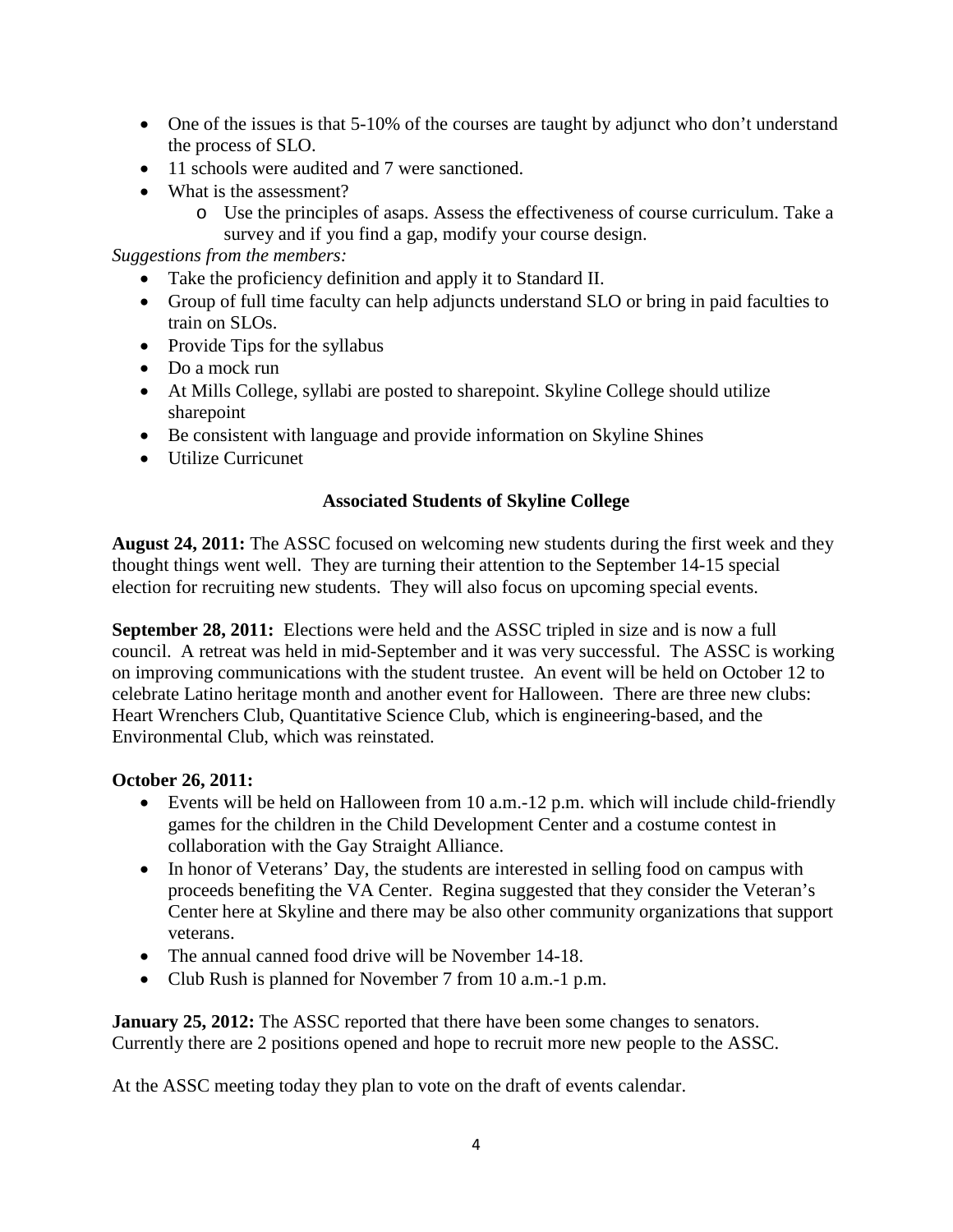The ASSC is also planning to write a letter to the editor of the Skyline View regarding the Student Success Task Force.

March  $5<sup>th</sup>$  is the March in March event and the ASSC hopes to attend and they are looking into getting buses to travel to event.

A meeting will be scheduled with Veterans on campus to discuss the current Veterans Resource Center and to also gather ideas on how to make it a better center.

ASSC voted to sponsor the GSA conference this year.

February 22, 2012: The ASSC reported that they are funding 3 buses for March in March event. They are recruiting 365 students for the meeting in Sacramento. Lunch will be provided for the students.

They are also recruiting a team for Relay for Life which will be held at Capuchino High School.

The ASSC is organizing their election which will be take place in March. New ballots have been released and nominee will be in by election date.

The ASSC also met with veterans. Heidi will provide an update to Dr. Joi Blake after talking to council.

**April 25, 2012:** Edwina Yuan shared with the Council that ASSC elections for the 2012-2013 Academic Year will take place next week. Usually the voters outreach is low so she is hoping for 500 voters this year. In order to introduce the candidates there was a meet and greet held at the Spring Fling that took place April  $25<sup>th</sup>$ . It gave the candidates an opportunity to introduce themselves to the Student Body. There are 15 candidates and 3 executive positions with two people each.

The ASSC is holding a book drive which will be extended into May.

The Spring Fling was held today, April 25, 2012 and it was a huge success.

## **Budget**

**January 25, 2012:** The next College Budget Committee will be held Thursday, January 26<sup>th</sup>.

CBC is considering a tentative budget with the understanding that there may be some changes.

## **Capital Improvement Projects**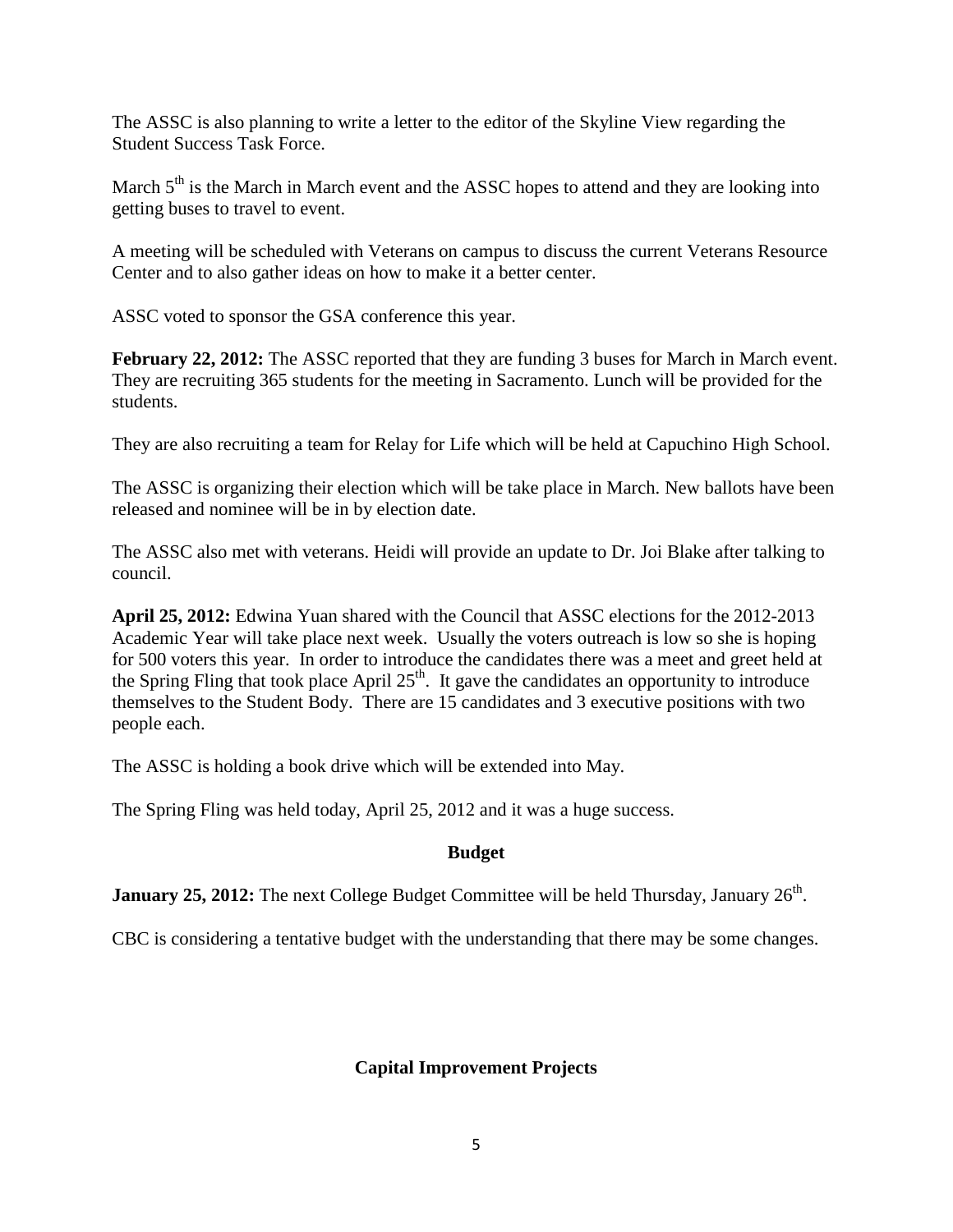**September 28, 2011:** Regina reported that discussions are still focused on finalizing the items for Building 4 including the roof terrace. She also reported that code changes are resulting in planned coffee bar, dining hall and server modifications. The executive leadership at Skyline College visited Building 10 at CSM and got inspirations on the types of service and products they felt should also be available to the Skyline College community. A coffee shop space in the empty area adjacent to the food service area is being planned for a January 2012 opening. The menus have undergone some modification to bring in additional options for students. Heidi asked that more vegetarian options be added to the menu and Leigh Anne requested sugar-free options. Regina will present these suggestions to Tom Bauer. She has asked that the staff lounge accommodations be modified to be a bit more welcoming as well.

Additionally, relocation of the networking classes to allow for accessibility is currently underway. CIP is considering additional seating to be located in front of Building 6. Joe Madrigal will solicit input from the students through ASSC and Amory Cariadus.

Mike reported that a submitted grant resulted in the donation of 3 electric car charging stations. Finally, modifications will be made to the curb in Lot M to allow for safe entrance and exiting.

**January 25, 2012: Building 6 CIP – Update** Recently there was a 5 week makeover of the coffee cart area and of the new coffee service area next to the Cafeteria. Students have commented as to why the new coffee being sold is Starbucks but they do like he overall appearance of the new area.

A users group has been formed for renovations of Building 6. The renovations will be paid by the student tax which will be used for building 6 maintenance and renovations. Students have identified some areas that need updating such as the cyber lounge needing more power data and changes to the TV lounge. Other changes include new furniture for the cafeteria and some attention to the faculty/staff lounge.

LPAS is the architect and they will be working with Skyline and the user group to rethink the space and create some different types of environments. The user group will have their kick off meeting Wednesday, February 1st.

Members of the user group are: Linda Herda Carla Campillo Joi Blake Mike Williamson Kayla Louis Alejandro Gallardo Amory Cariadus Kevin Chak If someone would like to get involved they can contact Tom Bauer and/or Jose Nunez.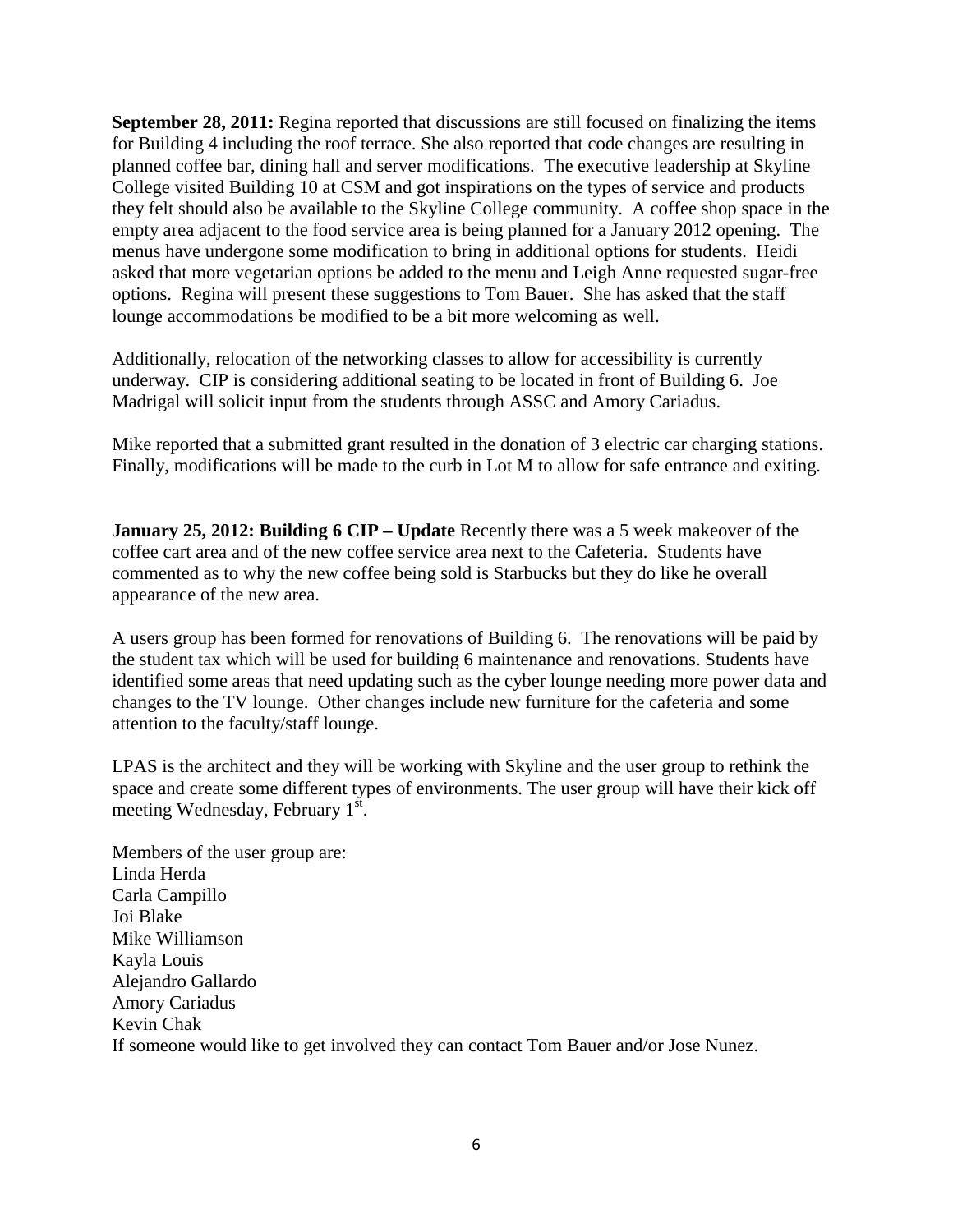**February 22, 2012:** Regina reported that LPAS has presented some concepts to the CIP committee. The concepts include furniture solutions that create different zones in the cafeteria. Additionally, the room that is designated as the faculty and staff lounge will be relocated to a room on the second floor. The walls of the faculty staff lounge will be removed to open up the area and is expected to provide 51+ additional seats. LPAS presented soft seating solutions and designs for the student/cyber lounge. LPAS will be sharing the concepts with the user-group members.

# **Classified Council**

**August 24, 2011:** The Classified Council is looking at ways to increase the classified scholarship and are considering implementing payroll deductions. They also plan to hold special development workshops throughout the year, such as taking minutes and writing workshops to help classified staff professionally.

**September 28, 2011:** The Classified Council is working on a See's Candy fundraiser to be held in a couple of weeks. They are also working on payroll deductions to raise funds for next year's classified student scholarship. The council is working on becoming a Senate and it is a state process. Linda and Maggie have been visiting new classified staff and welcoming them to Skyline.

#### **October 26, 2011:**

- The See's Candy fundraiser is underway. Money raised will support student scholarships.
- Scholarship fundraising can also be done through payroll deductions. Maggie said it is a simple process and an email will be sent to Skyline employees shortly.

**January 25, 2012:** The Classified Council has not met this semester. At the next meeting there will be a discussion of the by-laws and moving forward to become a senate.

**February 22, 2012:** Currently doing a scholarship fundraiser with See's Candies. All orders are due by March 12<sup>th</sup>. They will place fundraiser information in Skyline Shines.

**April 25, 2012:** Linda Allen had nothing to report.

## **CLASP Project**

**January 25, 2012:** Five community colleges engaged in a planning process and submitted for a grant in the amount of \$50,000 to \$400,000. A five member team from Skyline is currently attending a meeting in Miami in planning to submit a grant for the \$400,000.

CLASP is working with the AACC looking for community colleges across the nation. They found out about Skyline College – SparkPoint Center and gave us a \$50,000 grant for planning.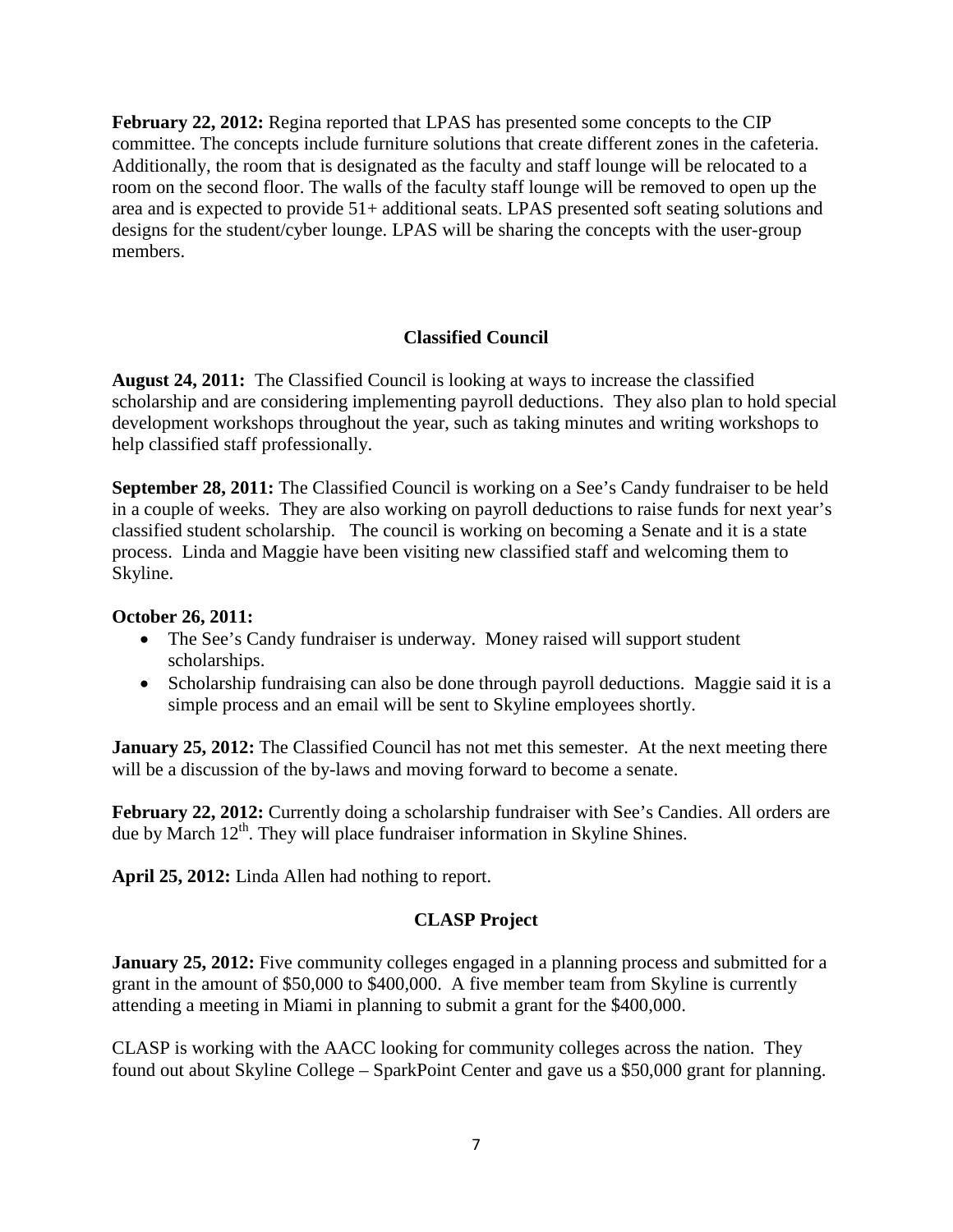We will be writing a grant to receive the remaining \$350,000. If awarded, it will enhance our SparkPoint Center here at Skyline College. The grant will be submitted in March.

### **Classified Employee of the Year**

**January 25, 2012:** Deadline to submit nominations to the President's Office is 12 noon, February  $10^{th}$ . The College Council will receive the nominations via email and SharePoint by 5 p.m. on February 10<sup>th</sup> for review. The College Council will meet either in person or by phone on February  $14<sup>th</sup>$  from 12:30-1:00 in room 4343 to make a decision of who to forward on to the SMCCCD Board of Trustees. Deadline to forward a nominee to the SMCCCD Board of Trustees is February  $16<sup>th</sup>$  for the February  $22<sup>nd</sup>$  Board Meeting.

### **Commencement**

**February 22, 2012:** Dr. Joi Blake, Vice President of Student Services brought up the idea of having a commencement speaker at graduation. She has already spoken with Amory Cariadus, Coordinator of Student Activities and the management council and the idea was well received. College Governance Council members supported the idea. Few suggestions were recommended for the commencement speaker by the members:

- 1. Maintain the student speaker in addition to the commencement speaker
- 2. Consider alumnae from Skyline College or someone from the community
- 3. Work with commencement committee to develop a criteria
- 4. Create a rich ceremony, a stage for the academy to show their accomplishment and success of students.
- 5. Consider having the academic senate say a few words at commencement as well.

**April 25, 2012:** Amory Cariadus presented the Commencement website to the Council. The website is available on our Skyline College website and it provides students with information to participate in the Commencement Ceremony. Students eligible to graduate received postcards referring them to the website to complete the appropriate documents to participate.

The site provides many links directing students to important information from how to know if you are eligible to what do they need to graduate.

There will be a GUAMail message sent to students reminding them of the site.

## **Farmer's Market**

**February 22, 2012:** An organization is interested in using the Skyline College parking lot for farmer's market on the weekends. This may interfere with the local farmer's market around the area. Eloisa Briones will provide more information at the next meeting.

## **Fee Policy**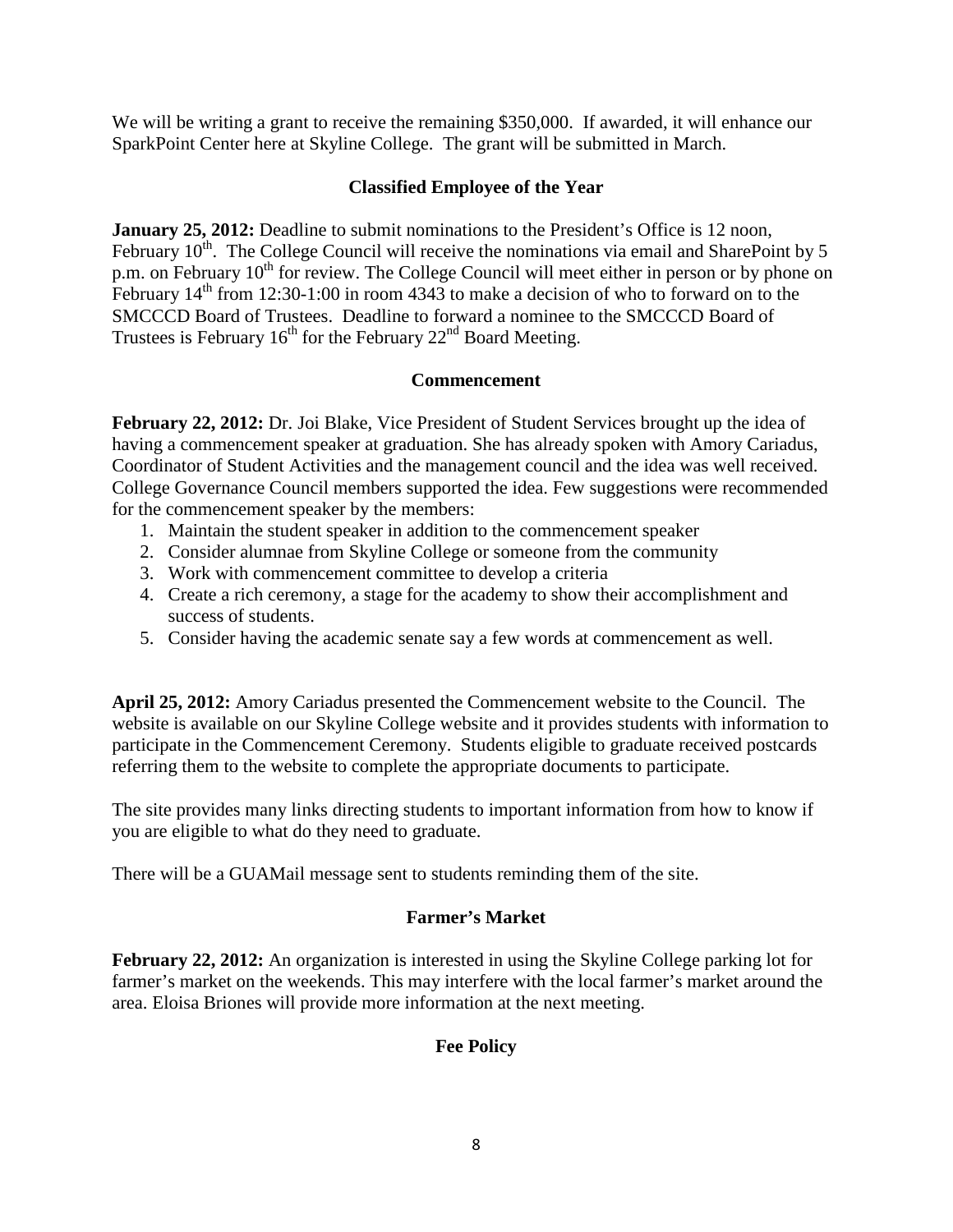**September 28, 2011:** A Gwamail message explaining the new process for students paying their fees and a third party vendor will be used for the student payment plan was distributed. Eloisa Briones is conducting a training session for staff on how to explain the policy to students. Posters are also being distributed around the campus. Joe Madrigal asked for feedback and he will pass it along to Eloisa. It is a district wide effort and the procedures are the same across the district. There was a discussion around student fees for BOG recipients. Heidi will contact the Skyline View to publicize the information.

**February 22, 2012:** Mike Williamson distributed the drop date deadline draft. The ASSC President expressed concern about the drop date and having to have all of the fees paid upfront for the fall semester several months ahead of class start time. She asked that the policy be revisited to allow students to have the summer to raise money for their fall registration. Dr. Blake will take the issue back to the taskforce. One of the suggestions from the council members were to have a separate due date for summer and fall registrations.

#### **Final Grade Deadlines**

**February 22, 2012:** Mike Williamson, Interim VP of Instruction informed the council of the change in the final grade deadline dates. Summer session will end on August  $9<sup>th</sup>$  and the final grade deadline will be at 9am on August 13<sup>th</sup>. Fall session will end on Wednesday, December  $19<sup>th</sup>$  and the final grade deadline will be at 9am on Friday, December 21 $<sup>st</sup>$ .</sup>

#### **Interior Signage Project - Update**

**January 25, 2012:** Exterior numbers have been installed on all buildings. Also signage of what is housed in the building has been installed to the entrances of each building.

#### **Leadership Retreat Invitation**

**September 28, 2011:** The college administration will hold a leadership retreat to be held October 21 at Allied Arts Center in Menlo Park. Would like the constituents to come to lunch and have a discussion on shared governance with the constituency leadership to develop a process for the governance evaluation which is being worked on. Regina will look at the schedule and may push lunch back a bit to accommodate students' schedule.

#### **MCHS Grant (Middle College High School Grant)**

**April 25, 2012:** Mike Williamson reported that Skyline College has applied for a Middle College High School Grant. Cañada College and CSM currently have a Middle College. If the grant is accepted it will allow Skyline College to set up a special group of classes for high school students being held her at Skyline. Skyline College would work with Jefferson Union High School District if the grant is accepted.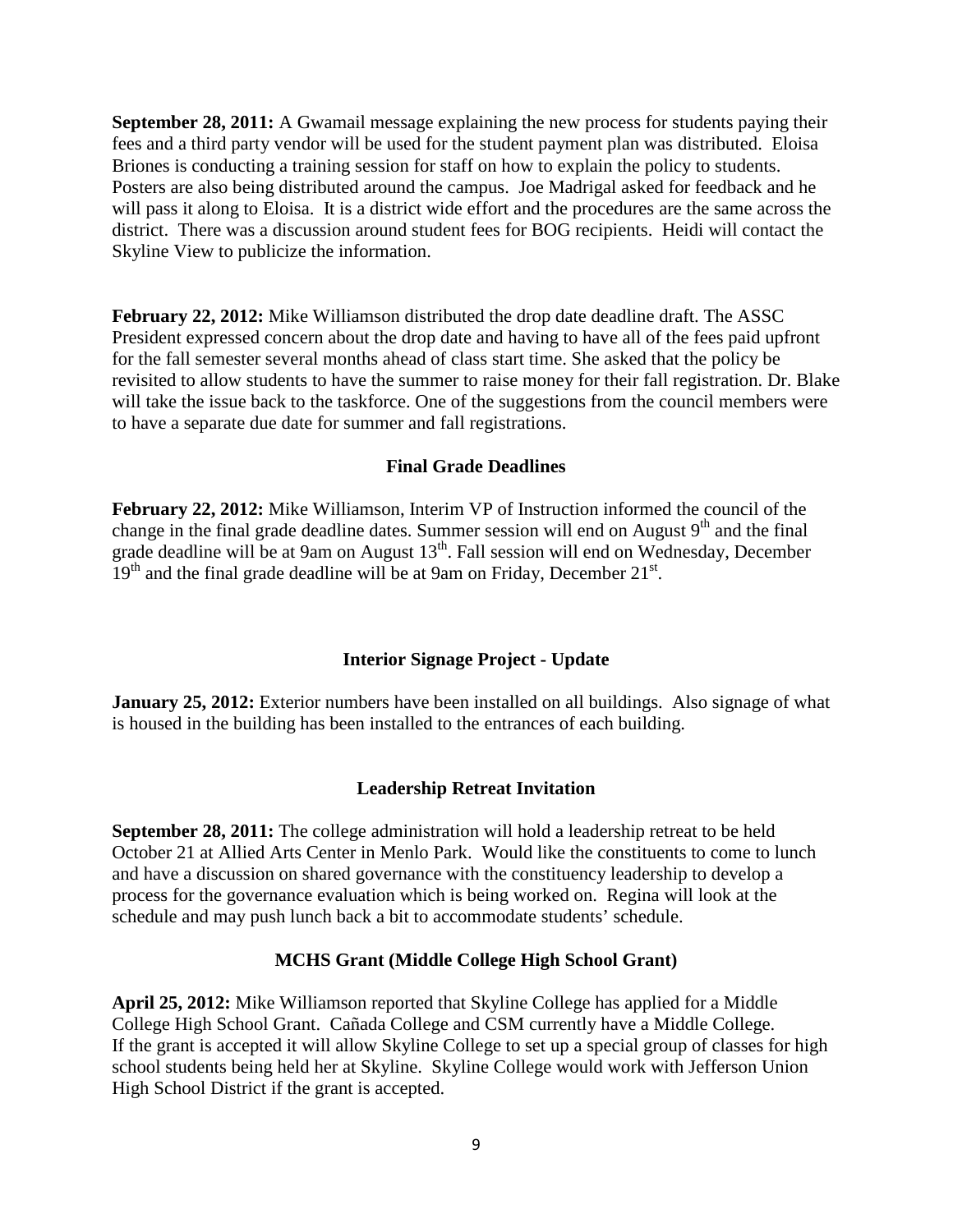If accepted the first year (2012-2013) would be the planning portion of the grant. 2013-2014 Middle College would begin with approximately 60-80 High School Students enrolled.

This is the first time in five years that the funding was opened for applications. The grant is a 5 year grant and each year funding depends on availability. The grant would be for \$100,000 per year and the decision will be made by the end of April 2012.

Skyline College will provide all services to the High School students since they will be considered Skyline College students.

#### **Mission, Vision, Values, Goals**

**April 25, 2012:** Regina Stanback Stroud discussed the Mission, Vision, Values, Goals document that the IPC Committee updated. There have been some modifications to the document that were recommended by the IPC Committee. The Mission, Vision, Values, Goals document needs to be updated regularly for Accreditation.

Regina shared that the IPC Committee and Cabinet did have some suggestions to the Mission Statement. Also the English Department made suggestions to the statement.

Next the Council discussed the Values Statement and revised the statement to update the words as well as made suggestions to the College Goals.

M/S/U Joi Blake/Maggie Baez

Next the document will go to the Board of Trustees for final approval and if approved will go into effect July 1, 2012.

#### **Modifications to Servery/Coffee Area**

**October 26, 2011:** Due to changes in code requirements related to plumbing, Skyline College needs to make changes to the coffee service area in Building 6. Skyline is going to follow the same process as Cañada and CSM and work with Auxiliary Services to make those changes. The closed off section next to the main cafeteria will be walled off to create a coffee shop similar to Starbuck's, which will also have seating. When the existing coffee cart vacates the current space, the area will be cleaned up and refurnished. They will put tables/soft chairs around the fireplace to clean it up. They will stay with district and college standards and color palettes. They will also look at the faculty/staff lounge in the context of the overall cafeteria. Tom Bauer talked with Amory on October 26 and will make a detailed presentation with conceptual drawings at the next ASSC meeting. The work will be completed by January 1.

#### **President's Breakfast**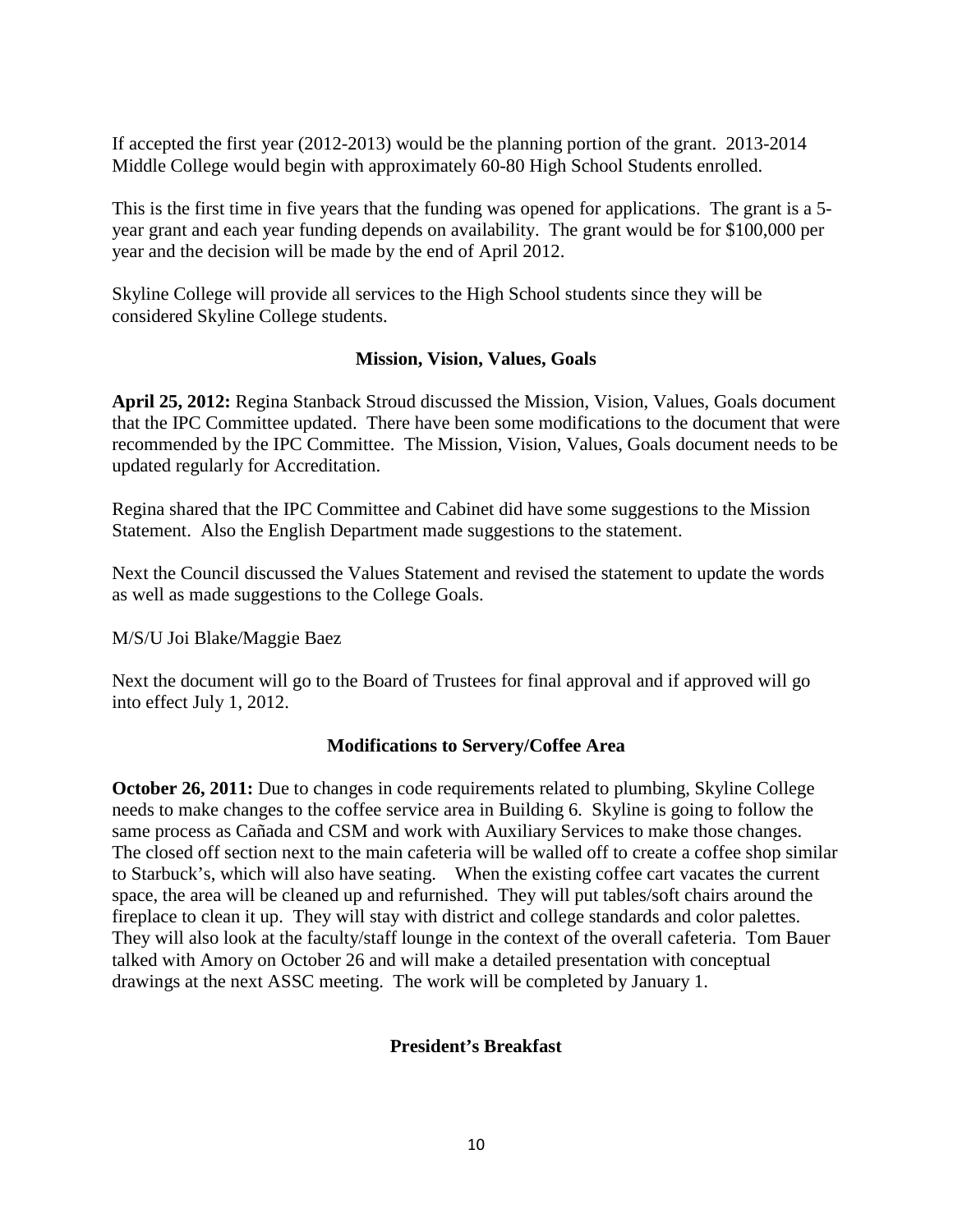**February 22, 2012:** Regina reminded the council that the President's Breakfast is on March 15<sup>th</sup> at 7:30am held at the SSF Conference Center. The breakfast committee has been able to raise more sponsorship this year than this time last year. The members of the President's Council were asked to bring in a new large donor over \$500. Everyone is making the ask to folks they haven't asked before. Associated students has donated \$5,000. Regina has made the ask to Auxiliary Services and her wife's associates as well. The President's Council has been a great advocate for Skyline College and the Foundation has been able to raise \$200,000 for the three colleges.

# **SEEED/Student Equity Committee Meeting Update**

**October 26, 2011:** David Ulate reported on the work of the SEEED/Student Equity Committee. , to in response to the district strategic plan to develop a comprehensive diversity framework. The committee developed a focus question, "How do our practices and processes in connection, entry, progress and completion impact equity and student success at Skyline College." It is a broad question and provides a lens in which the group will engage in and inquiry process around equity. Within the committee, specific domains have been formed and each will develop specific research questions. The domains are:

- Community Connections
- Curricular and Pedagogical Approaches to Equity
- Student Support Services and Processes
- Resources to Succeed
- Communication and Dissemination of Information
- Hiring Diversity

The committee's work on diversity grew out of an initial project by the Campus Change Network working with California Tomorrow. From that initial work, Skyline was chosen to participate in the Foundations of Excellence project which led to the development of the First Year Experience. In doing so, the college engaged in a self-assessment on how well it met the standards related to student success and academic excellence. As part of its strategic plan, Skyline College decided to develop a student equity plan and establish a comprehensive diversity framework in order to equitably serve all students. Singhashri Guzmari, who was formerly with California Tomorrow, is facilitating the SEEED/Student Equity Committee meetings and has brought tools to assist the group in its work.

Regina Stanback Stroud reviewed the history around the development of the original SEEED and Student Equity Committees. The committees were working toward similar goals and combined to form the larger committee in 2009. The SEEED/Student Equity Committee will work on its charge, which should be developed by the end of the semester.

Joe Madrigal asked if information on the ethnicity of job applicants is provided in the district's hiring process. Regina said equal opportunity is in place and Skyline College is committed to hiring a diverse group of faculty and staff. Regina looks at the hiring process and now meets with all new hiring committees to let them know that she is looking for a good pool of qualified, diverse candidates. Leigh Anne said the faculty evaluation procedures also need to be reviewed.

## **Shared Governance**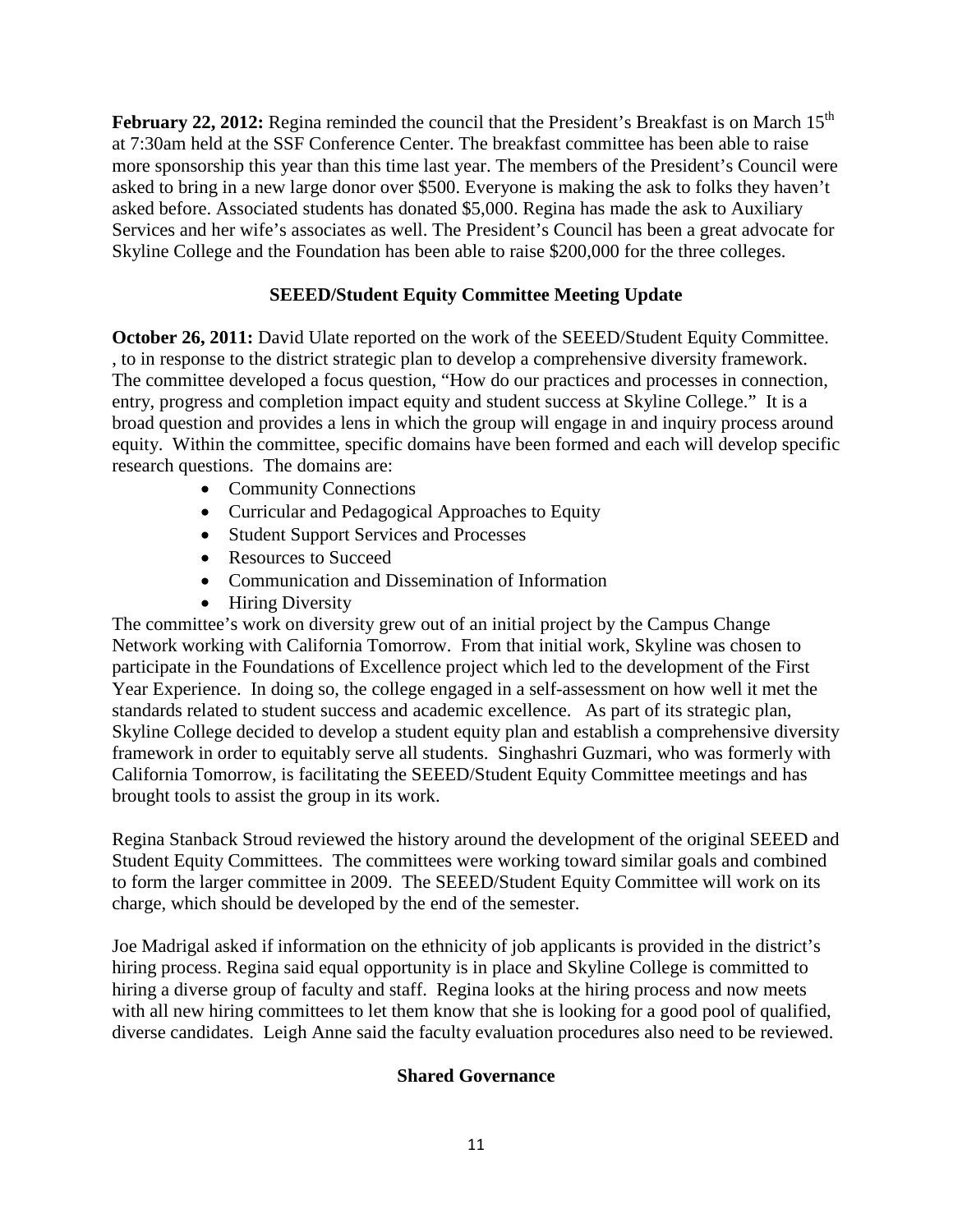**August 24, 2011:** The Compendium will be posted in the first week of September with plans for a change in the timeline for posting the compendium so committees can start the semester and engage in shared governance immediately.

**September 28, 2011:** There was no feedback from College Council on the Thematic Governance Model. Regina can review it and make changes, but wanted to make sure they are happy with it.

**October 26, 2011:** Regina reminded the Council that it will lead the discussion on reviewing and evaluating the College's governance process. At the recent Leadership Retreat, managers discussed shared governance and Regina thought they would make recommendations to College Council. The process needs to be underway next semester and Regina asked the Council how it would like to proceed. Leigh Anne asked that the Council develop a common definition of shared governance and what areas fall under shared governance. She thinks it would be valuable to have people weigh in on what their definition of shared governance is. Regina cautioned that waiting for an agreement about what is shared governance and what is not may result in a delay in evaluating the governance process. A suggestion was made to bring in the back-up information and regulations on shared governance. Heidi Hansen asked if the shared governance is a Skyline or district process and Regina said it is a Skyline process.

#### Suggestions on how to evaluate:

Joe asked if survey instruments exist that would measure the level of satisfaction, participation, and more. Regina said it is a planning agenda item and every so often the college should evaluate how the shared governance process is working. It should be a multi-faceted approach and here are the recommendations:

- 1. Hold a half-day retreat to have a discussion with people who serve on committees, faculty, staff, administrators, and students.
- 2. Leigh Anne suggests talking about communication in two ways: do people feel they are being heard AND do committee chairs feel there is adequate support and engagement.
- 3. There should be a survey and also a review of the compendium to see who attends the meetings.
- 4. Look at the consistence of people who are on the committees.
- 5. Look at participation of evening and weekend faculty, students and staff.
- 6. Evaluate charge and membership to see if it is appropriate to what the group is doing. Ask the committees to do their own feedback, meeting too much, is the time good, are we meeting the purpose and mission of the committee. Develop basic questions that will work for each committee.
- 7. Start committee meetings earlier in the fall semester.
- 8. Look at how committee information is disseminated, distributed, presented and what are the preferred methods of delivery.

**January 25, 2012:** The committee discussed the process on how to evaluate Shared Governance. In the past an extended meeting was held to discuss governance process; what is good and not so good. From that meeting recommendations were then made to the College Council.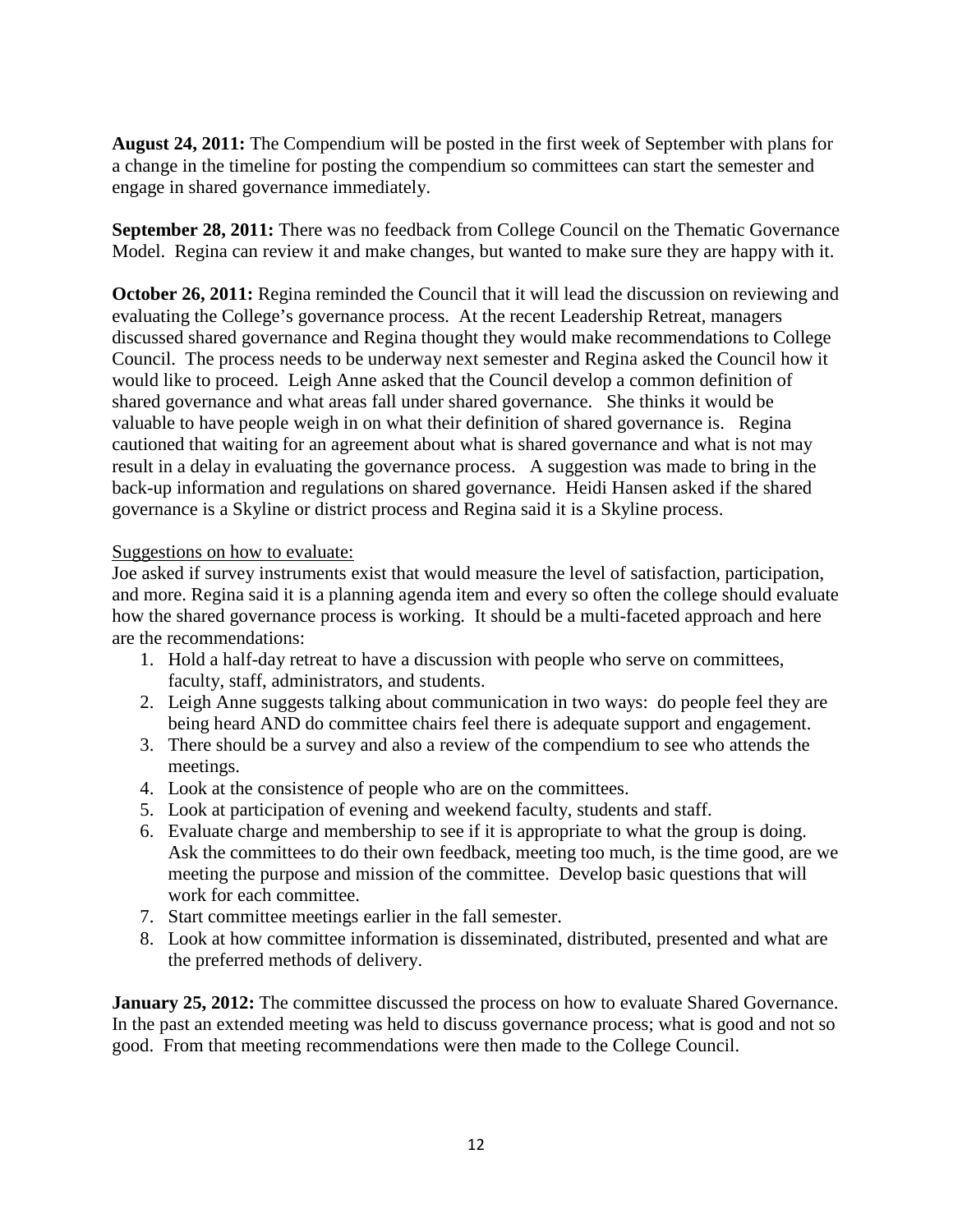It was suggested that the meeting be videotaped for podcast usage. If the meeting is structured well then there will be a good turnout.

The survey is a way to gather the information from each of the constituency's on campus. Once the information is gathered then the analysis can show what works and doesn't work and what changes need to be made.

The survey will be sometime in March. In place of the regular College Council meeting April  $25<sup>th</sup>$  we will meet to evaluate the survey responses.

**April 25, 2012:** Regina handed to the Council results from the Shared Governance Evaluation. The evaluation results were discussed and it was reported that all Skyline College Employees were invited to participate in the survey. She encourages the Council to read the report and to send any changes to Regina. She also recommended that the Council not vote on the results but to bring the document to their constituent groups for review and discussion. After all groups had a chance to review the results the Council will make the final decision.

First reading with the recommendation

## **SMCCCD Board Resolution SSTF**

**January 25, 2012:** The SMCCD Board had a study session at their last meeting January 11, 2012. Skyline College took the lead to present the Student Success Task Force at the Board Meeting held January 11, 2012. The Board of Trustees and the Academic Senate felt the plan had flaws. The Board accepted the analysis that was given from many different constituents and had staff work on recommendations. At the January  $25<sup>th</sup>$  Board meeting the Board is planning to review and approve the resolution.

#### **Student Grievance Procedures**

**September 28, 2011:** Joe is encouraging faculty and instructional deans to review the student grievance procedures, specifically the section on grade grievances. Regina suggested removing prerequisite challenge from the grade grievance since it is a matriculation requirement that the college have a process for challenging prerequisites. She stated that a challenge to a prerequisite is not a grievance. Additionally, the timelines for prerequisite challenges are defined in the matriculation regulations and plans and may differ from the timeline of a grade grievance. The draft policy would allow students up to a year from the time of the incident in discussion in which to file a grievance.

Joe sent a copy to Amory Cariadus and she will be presenting it to the students. Joe will send an electronic copy to the council. Joe would also like the Academic Senate look it over and make any recommendations to the deans who can then provide recommendations to the Vice Presidents. The VPI and VPSS offices are responsible for the document and it will be a procedure, but it needs to go to the board for information. It is not a policy, so it does not need to go to the board. The policy already exists. It will go to Classified Council. Joe would like to revisit it at a future meeting.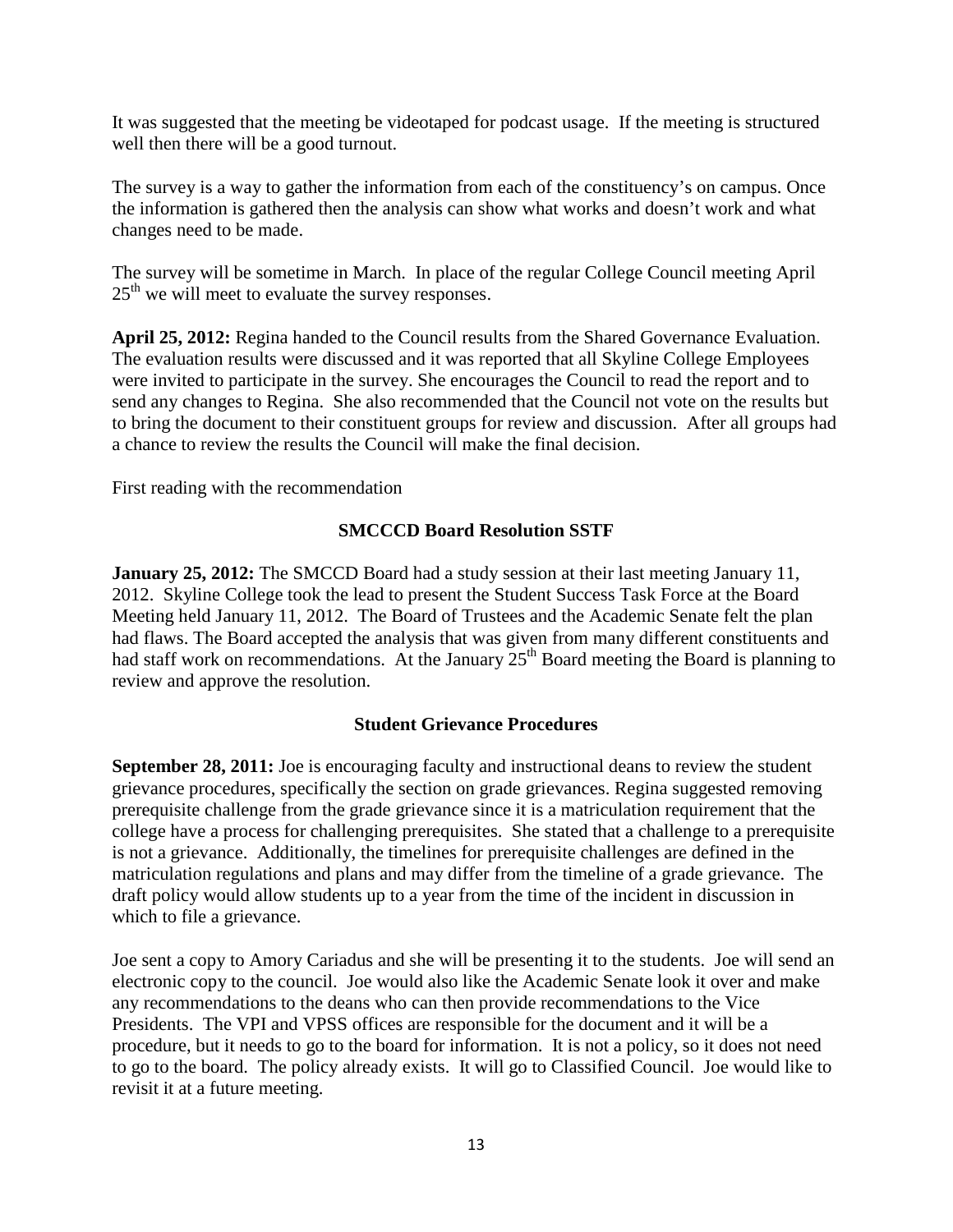# **Title 5 Regulation Change in Course Enrollments**

**January 25, 2012:** A Title 5 hand out was shared with the Council today regarding the regulation changes that pertain to enrollment. Mike Williamson, Interim Vice President of Instruction currently sent to the Campus Community an email explaining the changes. It was recommended that Student Services should be counseling students about the changes.

### **Visually-Impaired Students' Access**

**September 28, 2011:** Leigh Anne Shaw announced that there have been some way-finding issues for visually impaired students. Leigh Anne would like to find out if there is technology available that can be used to help students with way finding such as building identification upon entry. The Learning Center asked that this issue be raised. Joe will first talk to DSPS and then whatever is learned from them, Regina will discuss with Jack Herbert in Cabinet and then Jose Nunez in CIP.

**October 26, 2012:** At the September College Council meeting, there was a suggestion to look at technology and how it might assist visually impaired students. Linda Allen brought it up to the DSPS staff who then met with visually impaired students. There are three areas on campus that provide challenges to students and the DSPS was able to get feedback and provide suggestions in these areas.

Learning Center

- Tables and chairs are everywhere and students feel that it is like a landmine. They cannot trail walls with their canes, furniture is moved around and familiar landmarks are gone. Their mobility coaches advise them to stay out of the center altogether.
- The front desk person helps with the sign-in for students, but the students want to be as self-sufficient possible and do things themselves. A suggestion was made to add an electronic swipe-in system, but there is a problem with the technology around that and Leigh Anne said Nohel Corral, Learning Center Director, can update the Council on the issue.

Cafeteria

- Because of all the furniture in the cafeteria, visually impaired students usually enter through the side door near the cash register in the food service area. People occasionally set up tables in that area and it becomes a problem.
- Students would like to see a measure of consistency in the area so they don't knock into things. They would like to have landmarks to assist them and not have those landmarks moved. Public Safety has been outstanding and Officer Steve Cornejo helps students get where they need to go.

#### Hallways

- Students would like faculty to either leave their doors completely closed or completely open. When it is partially opened, visually impaired students tend to walk into the door.
- Students suggest that there be more seating in the hallways. When students sit on the floors, the visually impaired students have fallen over them.